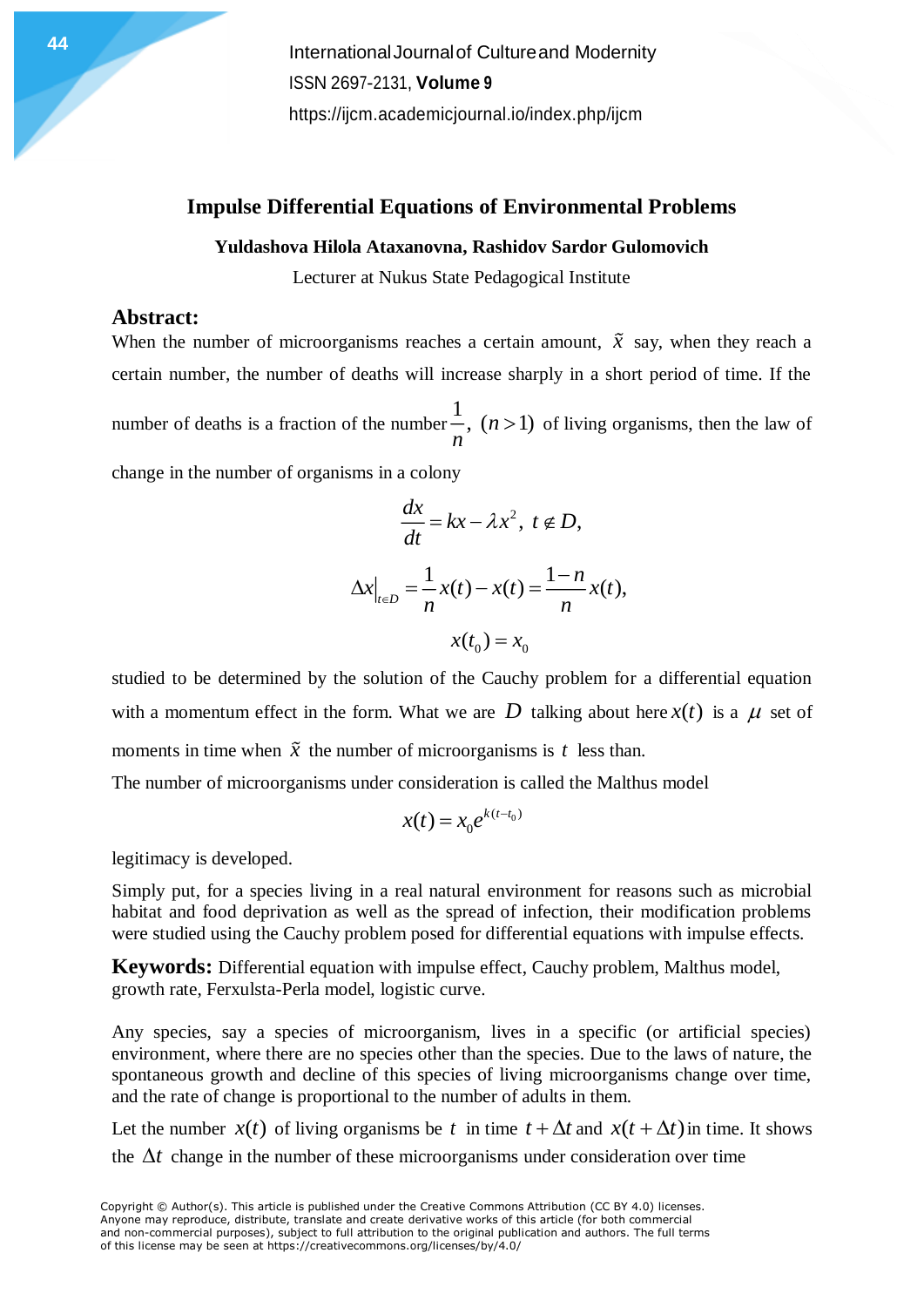# $\Delta x = x(t + \Delta t) - x(t)$

will be During this time, adult microorganisms, or parts of them, increase in number, and some die. To change the number of microorganisms in it

$$
\Delta x = N - M \tag{1}
$$

where we mean N the number of  $\Delta t$  microorganisms born in a time interval, and M we mean the  $\Delta t$  number of microorganisms killed in a time interval.

The number of N microorganisms that are  $\Delta t$  born depends on the time interval and the  $\Delta t$ number of parents, i.e., the larger the time interval, the greater the number of microorganisms of similar age. the number of microorganisms and so on. Therefore for *N* svaasi

$$
N = F(x, \Delta t)
$$

it is possible F to accept the x expression, where the function of which  $\Delta t$  increases with the increase of or, is a function which becomes zero when one of these two variables is equal to zero. According to this  $F$  definition of the function

$$
N = k_1 x \Delta t \tag{2}
$$

can be expressed in the form, where  $k_1$  the proportionality coefficient.

For the number of microorganisms that kill a *M* similar species

$$
M = k_2 x \Delta t \tag{3}
$$

formula.

To put  $(2)$  and  $(3)$  in their places in equation  $(1)$ 

$$
\Delta x = k_1 x \Delta t - k_2 x \Delta t
$$

or

$$
\Delta x = (k_1 - k_2)x\Delta t = kx\Delta t \tag{4}
$$

where the growth rate of the  $k = k_1 - k_2$  microorganism itself is obtained.

In the real world, lumbering elephants are exposed  $x$ ,  $M$  by the aggression  $N$  of speeding midgets. Therefore, it is difficult to say anything about the continuity of a function and its differentiation. However, the colony of microorganisms is large, and if the time interval is  $\Delta t$  small, then the function is reminiscent  $x(t)$  of a continuous function in its nature.

(4) Divide both sides  $\Delta t$  of the equation by e and  $\Delta t \rightarrow 0$  take the limit

$$
\lim_{\Delta t \to 0} \frac{\Delta x}{\Delta t} = \frac{dx}{dt} = kx
$$

or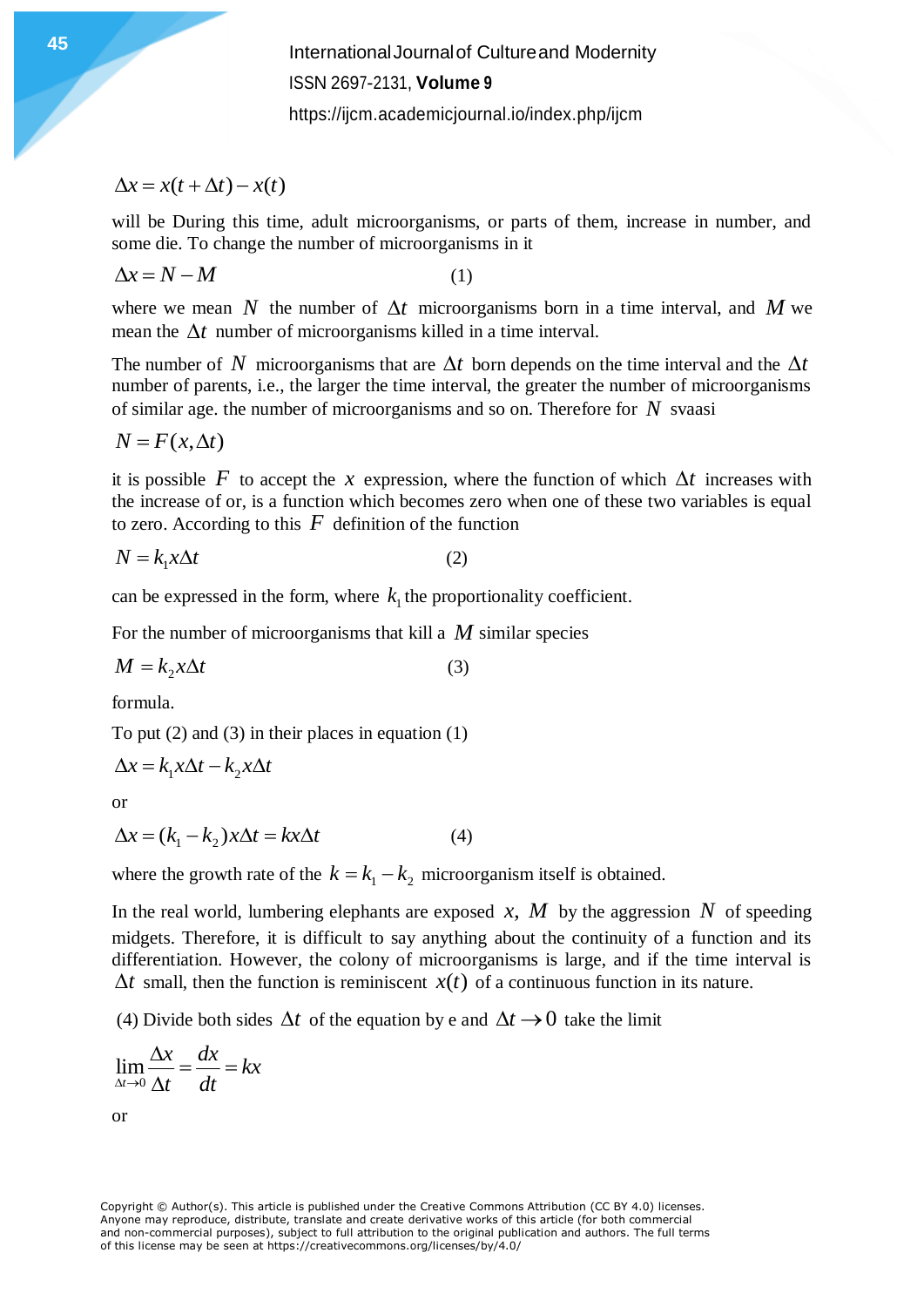$\frac{dx}{x} = kx$  $\frac{d}{dt}$  =

we have a differential equation in the form

We know that there is a general solution to this  $x = Ce^{kt}$  equation. Agar the initial time  $t_0$  of observation of the colony and the living at that time the number of microorganisms is called  $x_0 = x(t_0)$  the Malthus model of  $C = x_0 e^{-kt_0}$  the number of microorganisms under consideration

 $(t-t_0)$  $x(t) = x_0 e^{k(t-t)}$ 

we will have legitimacy.

Now let's look at the law of change for a species that lives in real natural conditions due to the spread of infection, along with the lack of microorganisms, habitat, and food.

Due to self-poisoning, the growth  $\Delta x$  of the species is reduced to the level that  $h(x, \Delta t)$ characterizes the true living conditions of the colony. Hence the equation (4) above

$$
\Delta x = kx\Delta t - h(x, \Delta t) \tag{5}
$$

will be visible. Without any other  $h(x, \Delta t)$  error it can  $\Delta t$  be assumed that the svaasin is linearly connected, i.e.

$$
h(x, \Delta t) = f(x)\Delta t
$$

where is the  $f(x)$  quadratic function, i.e., the  $f(x) = \lambda x^2$  coefficient of intra-species intoxication (or intra-species intrusion). Unda

$$
h(x, \Delta t) = \lambda x^2 \Delta t \tag{6}
$$

(6) is significant  $kx\Delta t$  for large s compared to svaa, and x for small x s it is infinitely small svaa, however the poisoning is not spontaneous, but due to the meeting of two organisms in the colony, and the number of encounters increases. The number of reciprocal struggles increases with time, that is, (6)  $x \cdot x$  is proportional  $x^2$  to svaa, hence qa. Thus, in this case, equation (6)

$$
\Delta x = kx\Delta t - \lambda x^2 \Delta t \tag{7}
$$

will be visible.

(7) Divide both sides of the  $\Delta t$  equation by and  $\Delta t \rightarrow 0$  take the limit

$$
\frac{dx}{dt} = kx - \lambda x^2
$$

we have a differential equation in the form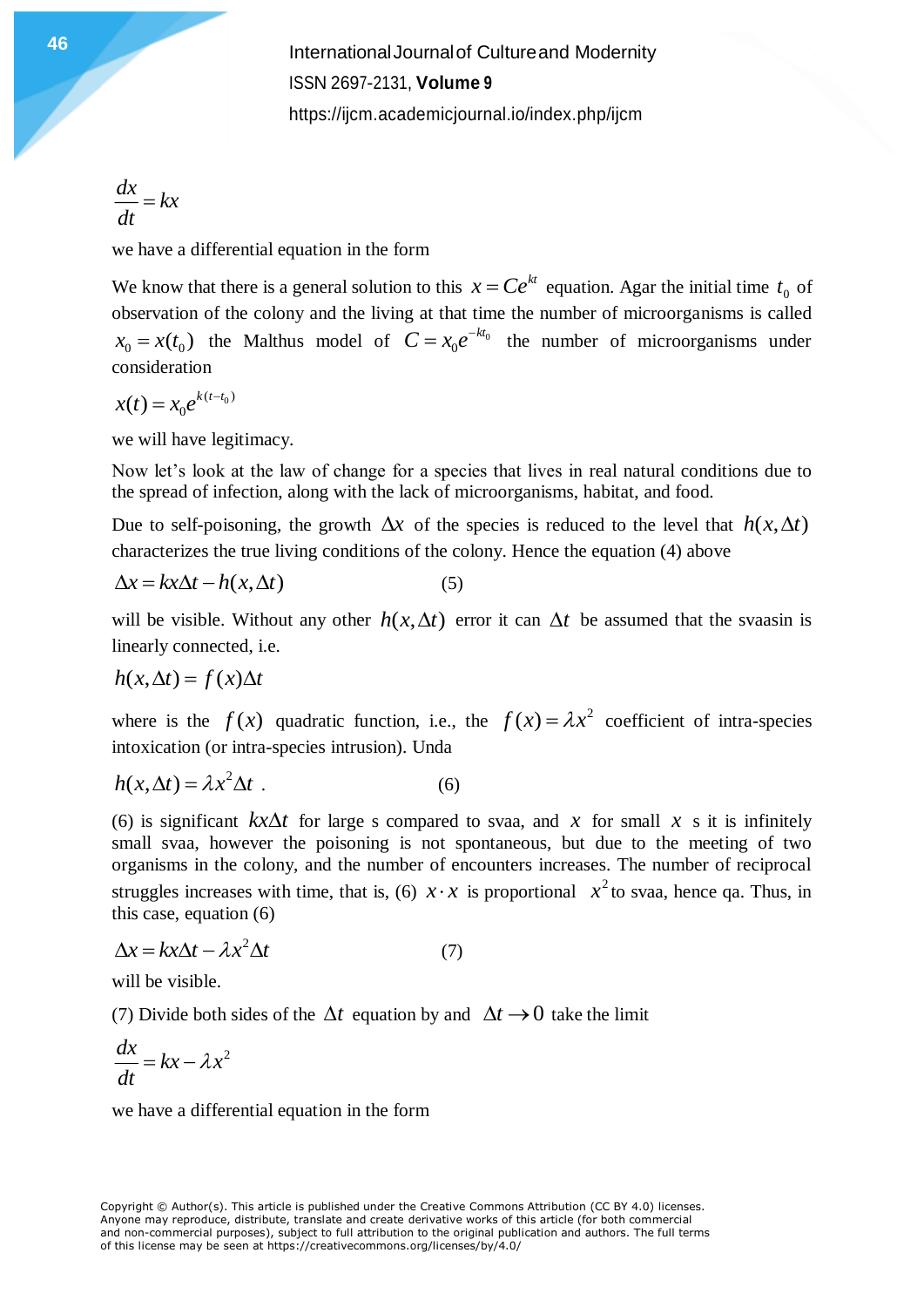Let's change the last equation and *k*  $\frac{\partial}{\partial t} = \mu$  enter the notation

$$
\frac{dx}{dt} = kx \left( 1 - \frac{\lambda}{k} x \right) = kx \left( \frac{\frac{k}{\lambda} - x}{\frac{k}{\lambda}} \right) = kx \left( \frac{\mu - x}{\mu} \right)
$$

will be By separating the variables of the resulting equation

$$
\left(\frac{1}{x} + \frac{1}{\mu - x}\right)dx = kdt
$$

In terms of appearance, it is

$$
\frac{x}{\mu - x} = Ce^{kt}
$$

has a general integral in the form

If we say the initial time of observation of the  $t_0$  colony and the number of living microorganisms  $x_0 = x(t_0) < \mu$  at that time, then the number  $C = \frac{x_0}{\mu}$ 0  $C = \frac{x}{x}$  $\mu - x$  $=\frac{1}{\mu-1}$ of microorganisms under consideration

$$
\frac{x}{\mu - x} = \frac{x_0}{\mu - x_0} e^{kt}
$$

or so-called Ferxyulsta-Perla law

$$
x(t) = \frac{\mu x_0 e^{kt}}{(\mu - x_0)e^{kt_0} + x_0 e^{kt}}
$$
 (8)

we have a solution.

The graph of this solution is called the logistics curve.



Copyright © Author(s). This article is published under the Creative Commons Attribution (CC BY 4.0) licenses. Anyone may reproduce, distribute, translate and create derivative works of this article (for both commercial and non-commercial purposes), subject to full attribution to the original publication and authors. The full terms of this license may be seen at https://creativecommons.org/licenses/by/4.0/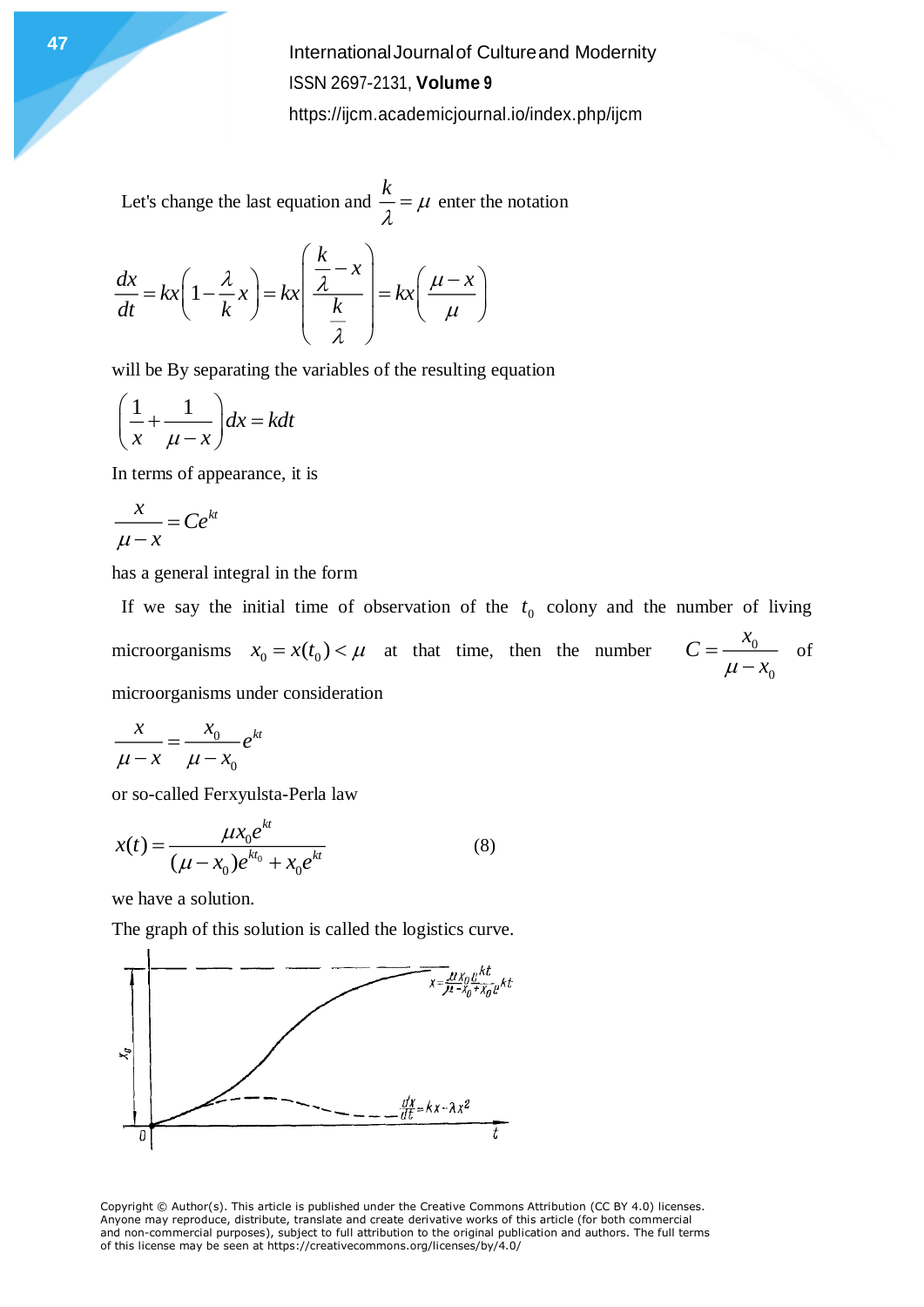Now, we come to the part where we talk about the middle ground. When the number of microorganisms reaches a certain level, say, when they reach a certain number, the number of people who die due to the lack of habitat and food, as well as the spread of infection, can suddenly increase in a short period of time. If the number of deaths is a fraction of the 1

 $(n>1)$ *n*  $>1$ ) number of living organisms, then the law of change in the number of organisms

in a colony

$$
\frac{dx}{dt} = kx - \lambda x^2, \ t \notin D,
$$
\n
$$
\Delta x\Big|_{t \in D} = \frac{1}{n}x(t) - x(t) = \frac{1-n}{n}x(t),
$$
\n(10)

$$
x(t_0) = x_0 \tag{11}
$$

is determined by the solution of the Cauchy problem for a differential equation with an impulse effect in the form D of If we assume that the  $x(t)$  Cauchy problem  $\mu$  is meaningless  $\tilde{x}$  for the differential t equation with impulse  $\tilde{x} \geq \mu$  effect (9) - (11), in other words, the problem is not affected by the impulse.

We know that in the  $t = t_0$  time interval from time to the effect of the first pulse, the solution of the Cauchy problem  $(9) - (11)$  is given by the formula  $(8)$ , i.e.

$$
x(t) = \frac{\mu x_0 e^{kt}}{(\mu - x_0)e^{kt_0} + x_0 e^{kt}}, \quad t_0 \le t
$$

determined by the formula

The problem is that when the number  $x(t)$  of microorganisms  $\tilde{x}$  reaches a certain level, that is

$$
\frac{\mu x_0 e^{kt}}{(\mu - x_0) e^{kt_0} + x_0 e^{kt}} = \tilde{x}
$$

satisfying equality

$$
t = \frac{1}{k} \ln \left| \frac{\tilde{x}(\mu - x_0)}{(\mu - 1)x_0} \right| e^{kt_0} = t_1
$$

time (9) first receives the effect of the impulse, and the law of change of the number of microorganisms in the following times

$$
\frac{dx}{dt} = kx - \lambda x^2, \ t \notin D,
$$
\n(12)

Copyright © Author(s). This article is published under the Creative Commons Attribution (CC BY 4.0) licenses. Anyone may reproduce, distribute, translate and create derivative works of this article (for both commercial and non-commercial purposes), subject to full attribution to the original publication and authors. The full terms of this license may be seen at https://creativecommons.org/licenses/by/4.0/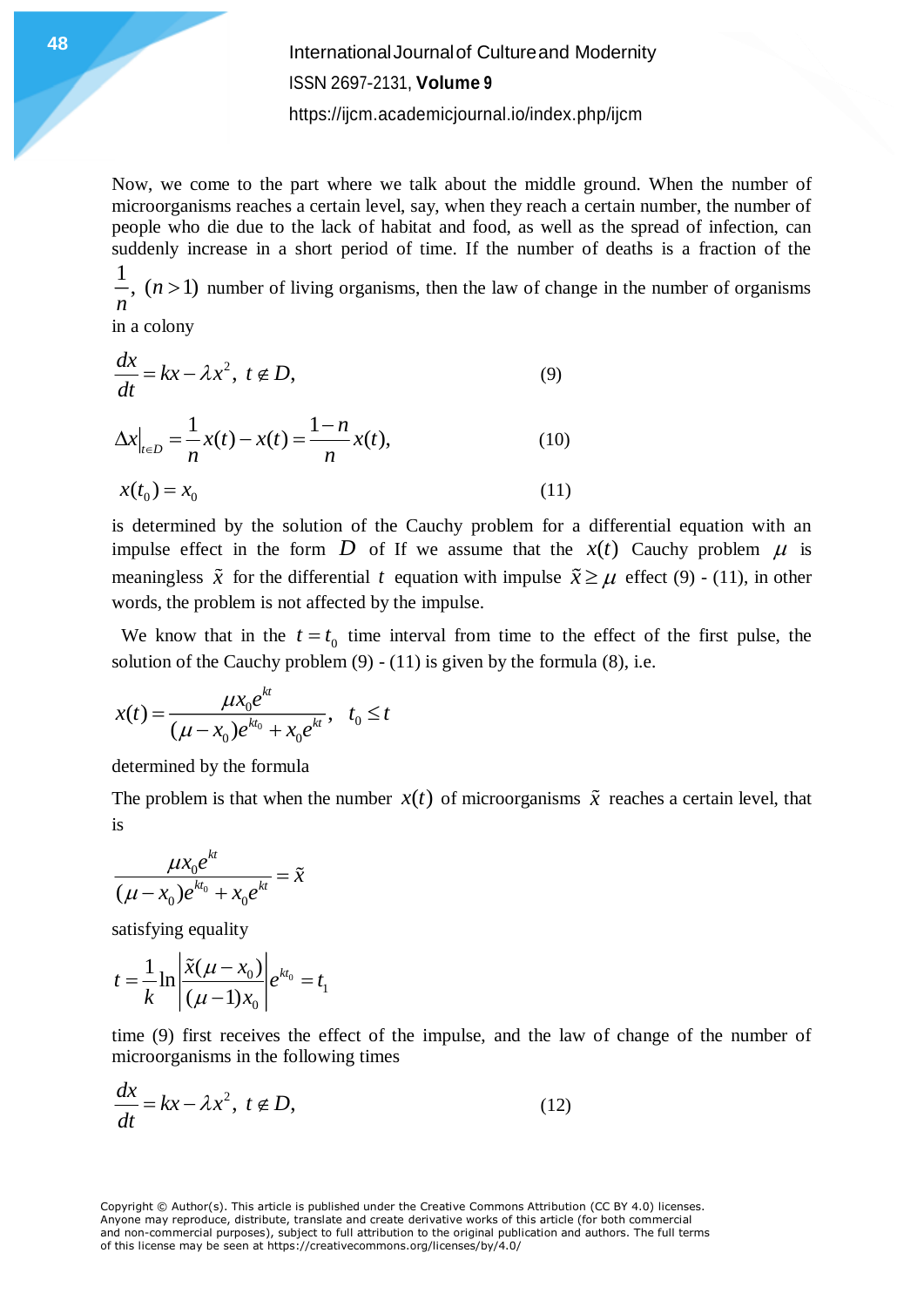**International Journal of Cultureand Modernity** ISSN 2697-2131, **Volume 9**

<https://ijcm.academicjournal.io/index.php/ijcm>

$$
\Delta x\Big|_{t \in D} = \frac{1}{n}x(t) - x(t) = \frac{1-n}{n}x(t),\tag{13}
$$
\n
$$
x(t_1) = x_1\tag{14}
$$

is determined by the solution of the Cauchy problem for the differential equation with the impulse effect in the form, where

$$
x_1 = \frac{(n-1)\mu x_0 e^{kt_1}}{n\left((\mu - x_0)e^{kt_0} + x_0 e^{kt_1}\right)}
$$

The law of change of the number of microorganisms after the first pulse, ie the solution of the Cauchy problem for the differential equation with the pulse effect  $(12) - (14)$  is determined by the formula and when the number  $x(t)$  of microorganisms  $\tilde{x}$  reaches the amount again, ie

$$
x(t) = \frac{\mu x_1 e^{kt}}{(\mu - x_1)e^{kt_1} + x_1 e^{kt}}, \quad t_1 \le t
$$

satisfying equality

$$
\frac{\mu x_1 e^{kt}}{(\mu - x_1)e^{kt_1} + x_1 e^{kt}} = \tilde{x}
$$

time (9) receives the second pulse or equation (12) the first pulse effect, and the law of change of the number of microorganisms  $x(t)$  in the following periods

$$
x(t) = \frac{\mu x_2 e^{kt}}{(\mu - x_2)e^{kt_2} + x_2 e^{kt}}, \quad t_2 \le t
$$

determined by the formula, here

$$
x_{1} = \frac{n\mu x_{1}e^{kt_{2}}}{(n-1)\left((\mu - x_{1})e^{kt_{0}} + x_{1}e^{kt_{2}}\right)}
$$

and so on.

 Continuing the process, Equation (9) is the solution after being subjected to a pulse several times, i.e.

$$
t = \frac{1}{k} \ln \left| \frac{\tilde{x}(\mu - x_{m-1})}{(\mu - 1)x_{m-1}} \right| e^{kt_{m-1}} = t_m
$$

the law of change of the number of microorganisms over time

$$
x(t) = \frac{\mu x_m e^{kt}}{(\mu - x_m)e^{kt_m} + x_m e^{kt}}, \quad t_m \le t
$$

Copyright © Author(s). This article is published under the Creative Commons Attribution (CC BY 4.0) licenses. Anyone may reproduce, distribute, translate and create derivative works of this article (for both commercial and non-commercial purposes), subject to full attribution to the original publication and authors. The full terms of this license may be seen at https://creativecommons.org/licenses/by/4.0/